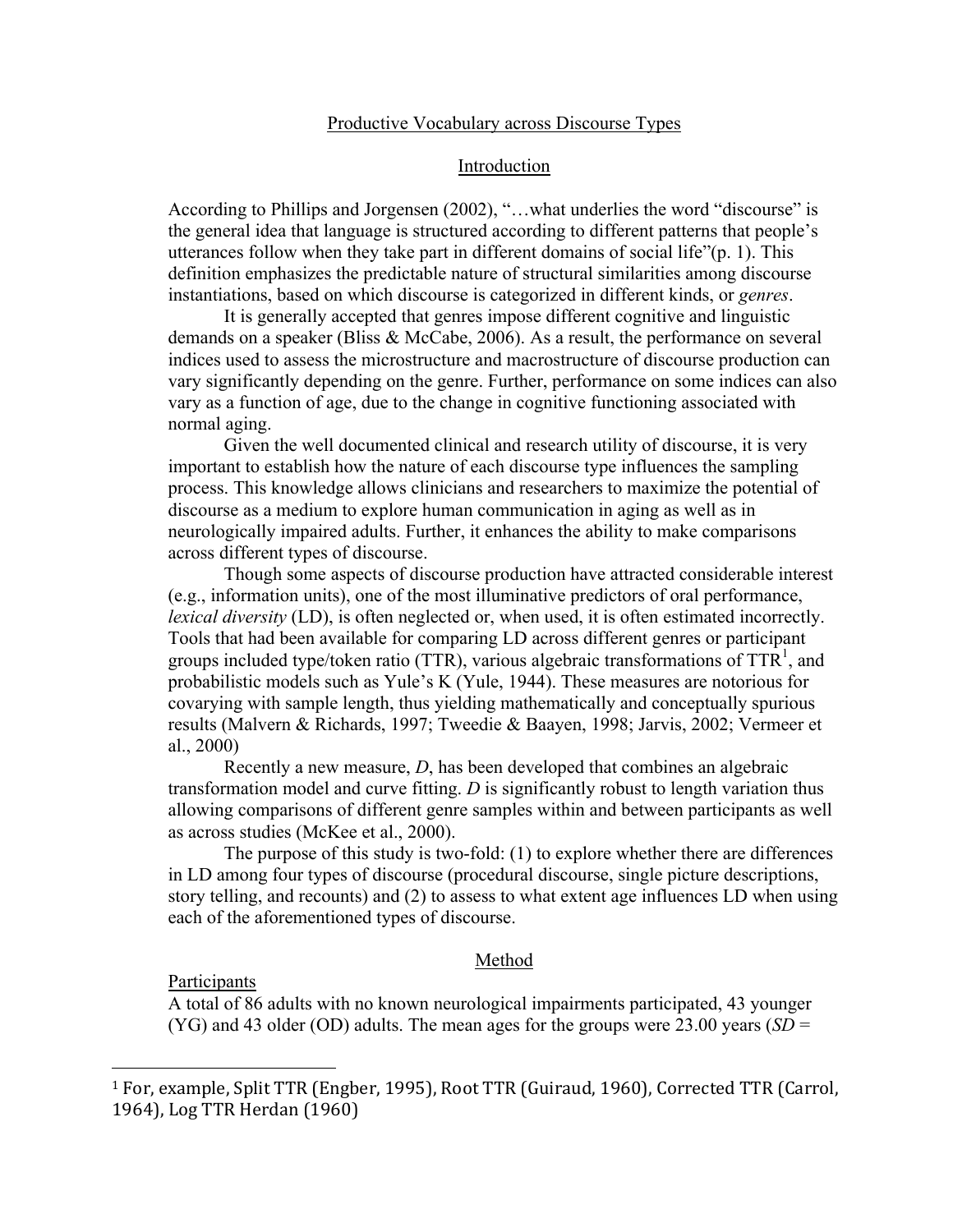1.98) and 75.28 years (*SD* = 4.55), respectively. Mean years of education completed for the YG and OD groups were  $15.67$  (*SD* = 1.74) and  $15.53$  (*SD* = 2.31), respectively. Groups differed significantly for age,  $F(1, 85) = 4770.67$ ,  $p < .001$ , but not years of education,  $F(1, 85) = .42$ ,  $p = .75$ . All participants completed the Mini-Mental Status Examination (Folstein, Folstein, & McHugh, 1975), a cognitive screening measure, and received scores of 26 or higher. Additionally, all participants passed hearing and vision screenings.

## Language elicitation and transcription

Participants' discourse samples were collected in a single session. Samples consisted of the participants' description of two procedures, their description of the Nicholas and Brookshire (1993) single pictures, their storytelling of the wordless picture book Picnic (McCully, 1984), and recounts of three past experiences (see Table 1). Samples were digitally recorded and then orthographically transcribed in the Computerized Language Analysis software (CLAN) format (MacWhinney, 2000) by trained graduate assistants. Approximately 10% of the samples were randomly selected and transcribed again for reliability purposes. Intra- and inter-rater word-by-word transcription reliability was 96.12 and 95.2%, respectively. Nonwords and onomatopoeia were excluded via transcription codes in CLAN. Samples were further coded using the GEM command, which allows for marking and analyzing particular parts in samples.

# Lexical Diversity

To investigate lexical diversity, *D* was calculated (Malvern & Richards, 1997) using the VOCD program in CLAN (MacWhinney, 2000) program. To calculate *D*, the program estimates the type/token ratio (TTR) for increasing number of tokens, starting with  $N=35$ tokens to N=50 tokens (see McKee et al., 2000, for review) multiple times and estimates their average. Then using the least squares approach, a single curve is fitted to the empirically derived curve that is the function of a single value: *D*. See Figure 1 for an example of two speakers with different LD values as estimated by TTR and *D*.

### Results

A 2 x 4 mixed analysis of variance was conducted to evaluate the effect of discourse type and age on lexical diversity (LD). The dependent variable was *D*. The betweenparticipants factor was age group (young and old). The within-participants factor was type of discourse (procedures, single pictures, story, and recounts). The discourse type main effect and the discourse type by age interaction were tested using the multivariate criterion of *Wilk's lambda* (*Λ*). Significant results were found for the discourse type main effect,  $A = .19$ ,  $F(3, 82) = 118.90$ ,  $p < .01$ , *partial*  $\eta^2 = .81$ , and the interaction,  $A = .90$ ,  $F(3, 82) = 3.03$ ,  $p = .03$ , *partial*  $p^2 = .10$ . The age main effect was not significant,  $F(1, p)$  $(84) = 3.60, p = .06,$  *partial*  $\eta^2 = .04$ .

To better understand the significant interaction, age and discourse type simple effects were examined by conducting a series of independent sample t-tests and pairedsample t-tests, respectively. To control for Type 1 error, alpha was set to .0125 and.025 for each age and discourse type simple main effect, respectively. Familywise error rate across the t-tests was controlled using the Holm's sequential Bonferroni approach.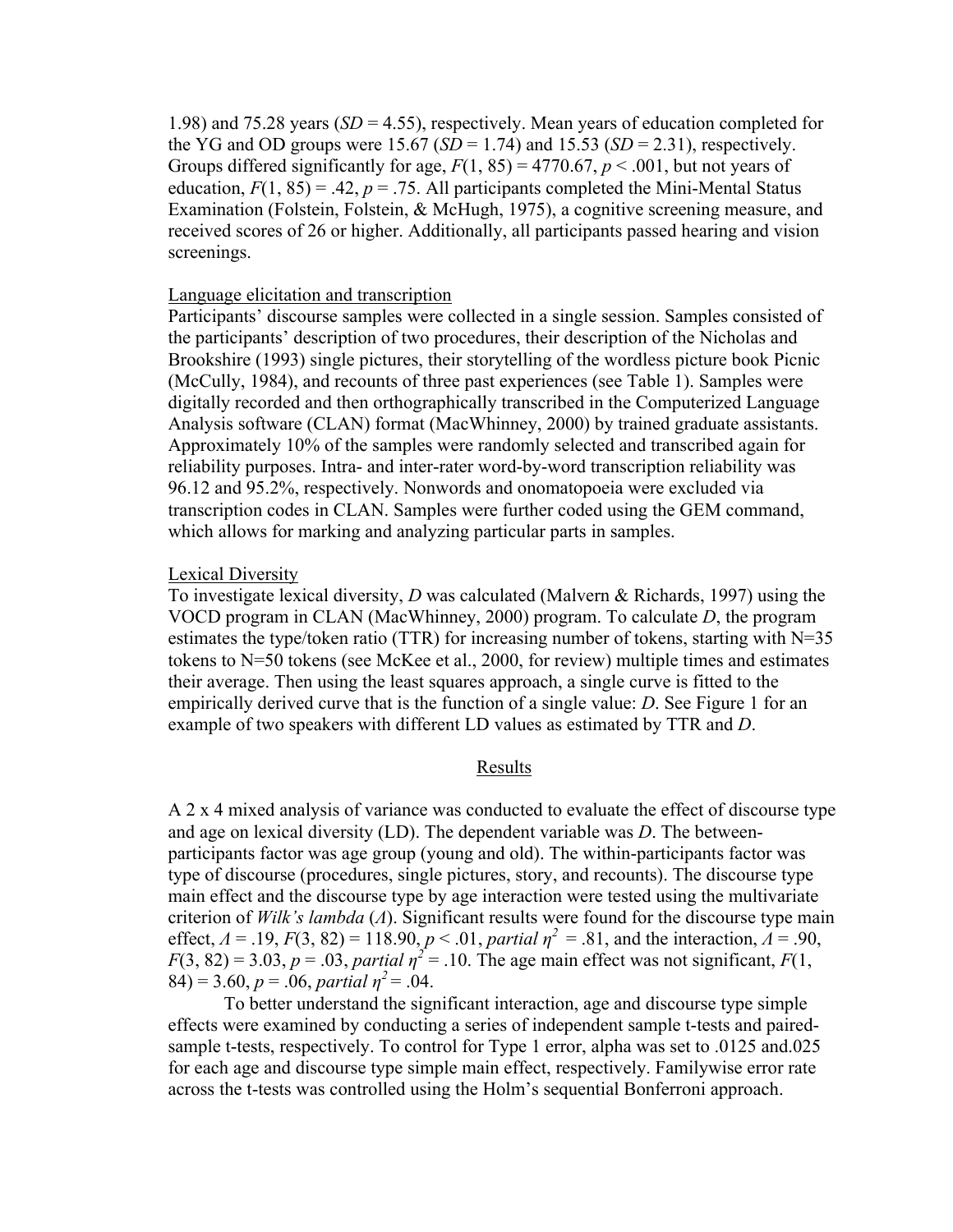Results indicated that the YG and OD groups demonstrated similar LD for the single pictures and story; however, the OD group yielded significantly greater LD for the procedures and recounts (see Figure 2). For both groups, procedures were associated with the least LD and recounts with the greatest. Single pictures and the story fell between, in that order. All comparisons were significant with the exception of the comparison of LD between single picture description and story telling for the YG group,  $t(42) = 2.08$ ,  $p =$ .04.

# **Conclusions**

The purpose of this study was to explore how discourse type influences lexical diversity and whether age-related differences exist. Four discourse types that are often used in clinical and research practice were compared using dedicated software, which allows for comparisons of LD regardless of length variation. From the results of the study, a LD hierarchy was found with the discourse tasks used; this hierarchy was similar for both older and younger participants. However, the older participants demonstrated significantly greater LD than the young participants for the procedures and recounts. This could be associated with the fact that procedures and recounts are not supported by pictorial stimuli.

The results of this study may carry methodological implications for discourse production sampling. Further, the findings add to our knowledge of how aging influences lexical diversity. Finally, it serves as the pivotal point for further exploring the nature of lexical diversity in healthy adults as well as adults with communication deficits by analyzing whether greater LD is associated with communicating pertinent information.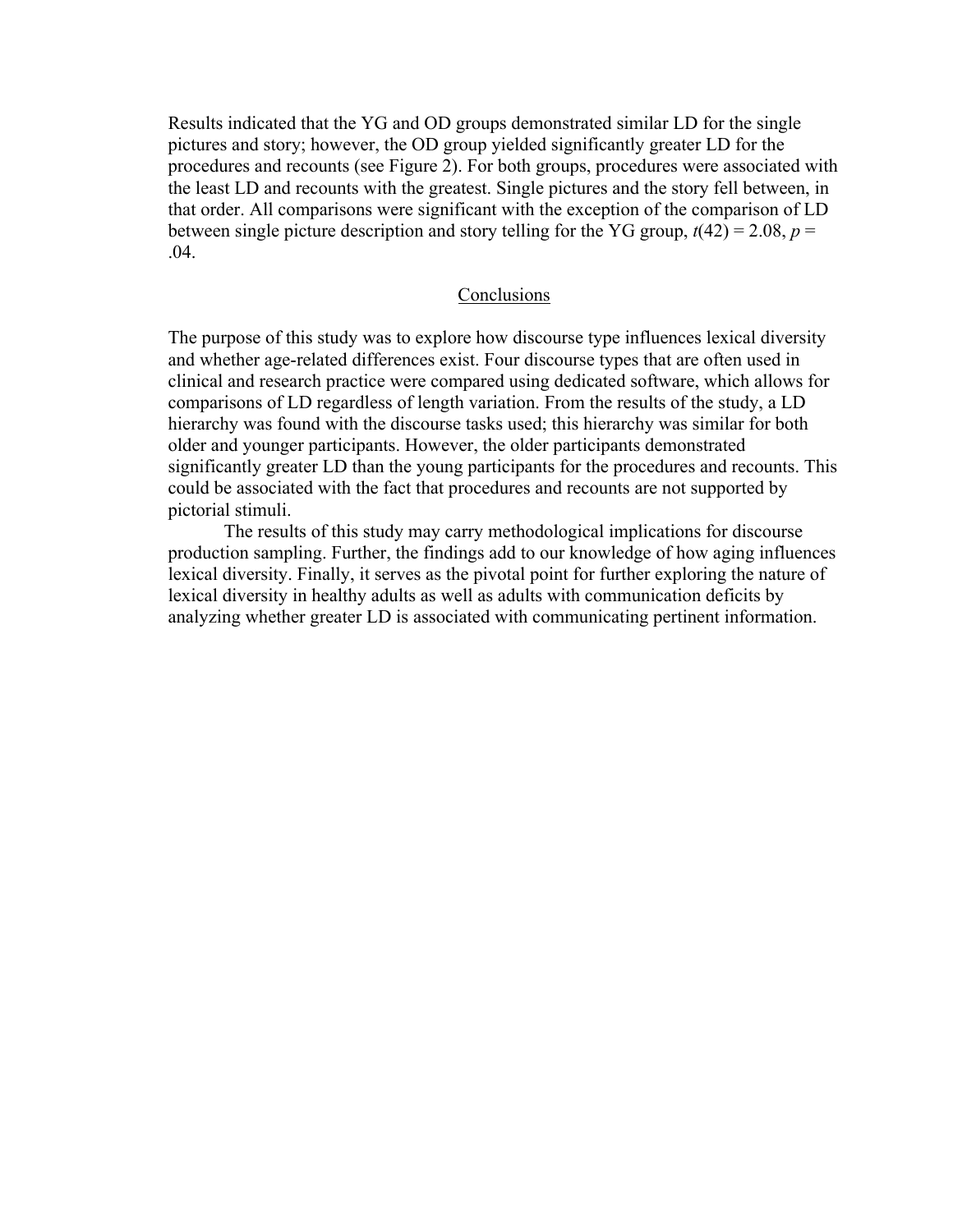### References

- Carroll, J. B. (1964). *Language and thought*. Englewood Cliffs, New Jersey.: Prentice-Hall.
- Engber, C. A. (1995). The relationship of lexical proficiency to the quality of ESL compositions. *Journal of Second Language Writing, 4*(2), 139-155.
- Folstein, M. F., Folstein, S. E., & McHugh, P. R. (1975). Mini-mental state: A practical method for grading the cognitive state of patients for the clinician. *Journal of Psychiatric Research, 12*(3), 189-198.
- Herdan, G. (1960). *Quantatative linguistics*. Butterworth, London:
- Jarvis, S. (2002). Short texts, best-fitting curves and new measures of lexical diversity. *Language Testing, 19*(1), 57-84.
- MacWhinney, B. (2000). *The CHILDES project: Tools for analyzing talk, vol 1: Transcription format and programs (3rd ed.)*. Mahwah, NJ, US: Lawrence Erlbaum Associates Publishers.
- McCabe, A., & Bliss, L. S. (2003). *Patterns of narrative discourse*. Boston, MA: Pearson Education, Inc.
- McCully, E. A. (1984). *Picnic*. China: HarperCollins.
- McKee, G., Malvern, D., & Richards, B. (2000). Measuring vocabulary diversity using dedicated software. *Literary and Linguistic Computing, 15*(3), 323-337.
- Nicholas, L. E., & Brookshire, R. H. (1993). A system for quantifying the informativeness and efficiency of the connected speech of adults with aphasia. *Journal of Speech & Hearing Research, 36*(2), 338-350.
- Phillips, L., & Jorgensen, M. W. (2002). *Discourse analysis as theory and method*. London: Sage Publication Ltd.
- Tweedie, F. J., & Baayen, R. H. (1998). How variable may a constant be? measures of lexical richness in perspective. *Computers and the Humanities, 32*(5), 323-352.
- Vermeer, A. (2000). Coming to grips with lexical richness in spontaneous speech data. *Language Testing, 17*(1), 65-83.

Yule, G. U. (1944). *The statistical study of literary vocabulary*. New York, NY, US: Cambridge University Press.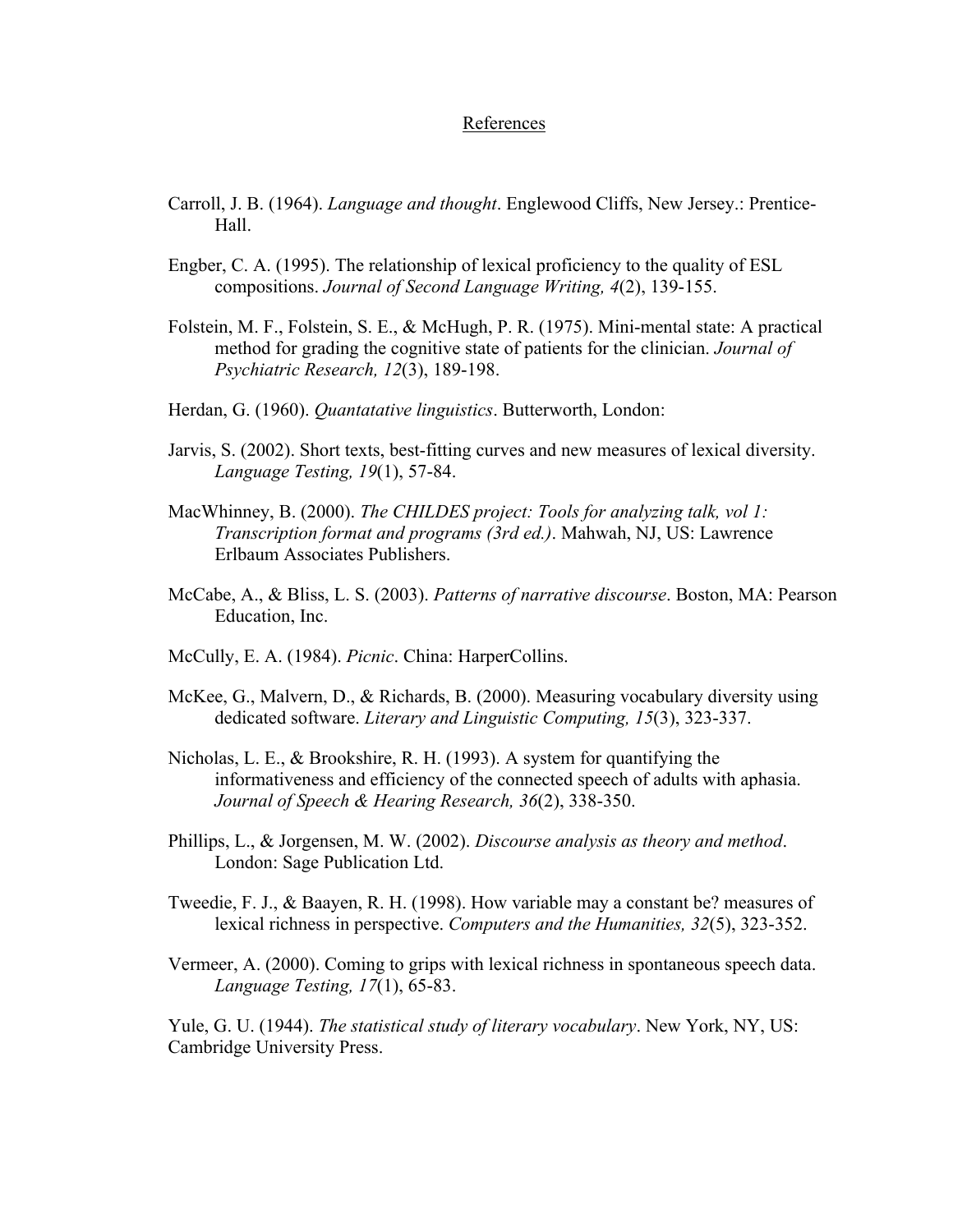# *Table 1*

Tasks for each Discourse Genre

| Discourse Genre                         | <b>Tasks</b>                      |
|-----------------------------------------|-----------------------------------|
| Procedures                              | How to make a peanut butter and   |
|                                         | jelly sandwich                    |
|                                         | How to plant a flower in a garden |
| Single Picture Description <sup>a</sup> | Cat on the Tree                   |
|                                         | <b>Birthday Cake</b>              |
| Story Telling <sup>b</sup>              | Picnic                            |
| Recounts                                | Last Weekend                      |
|                                         | <b>Last Vacation</b>              |
|                                         | Last Holiday                      |
|                                         |                                   |

<sup>a</sup> From Nicholas & Brookshire (1993)<sup>b</sup> McCully (1984)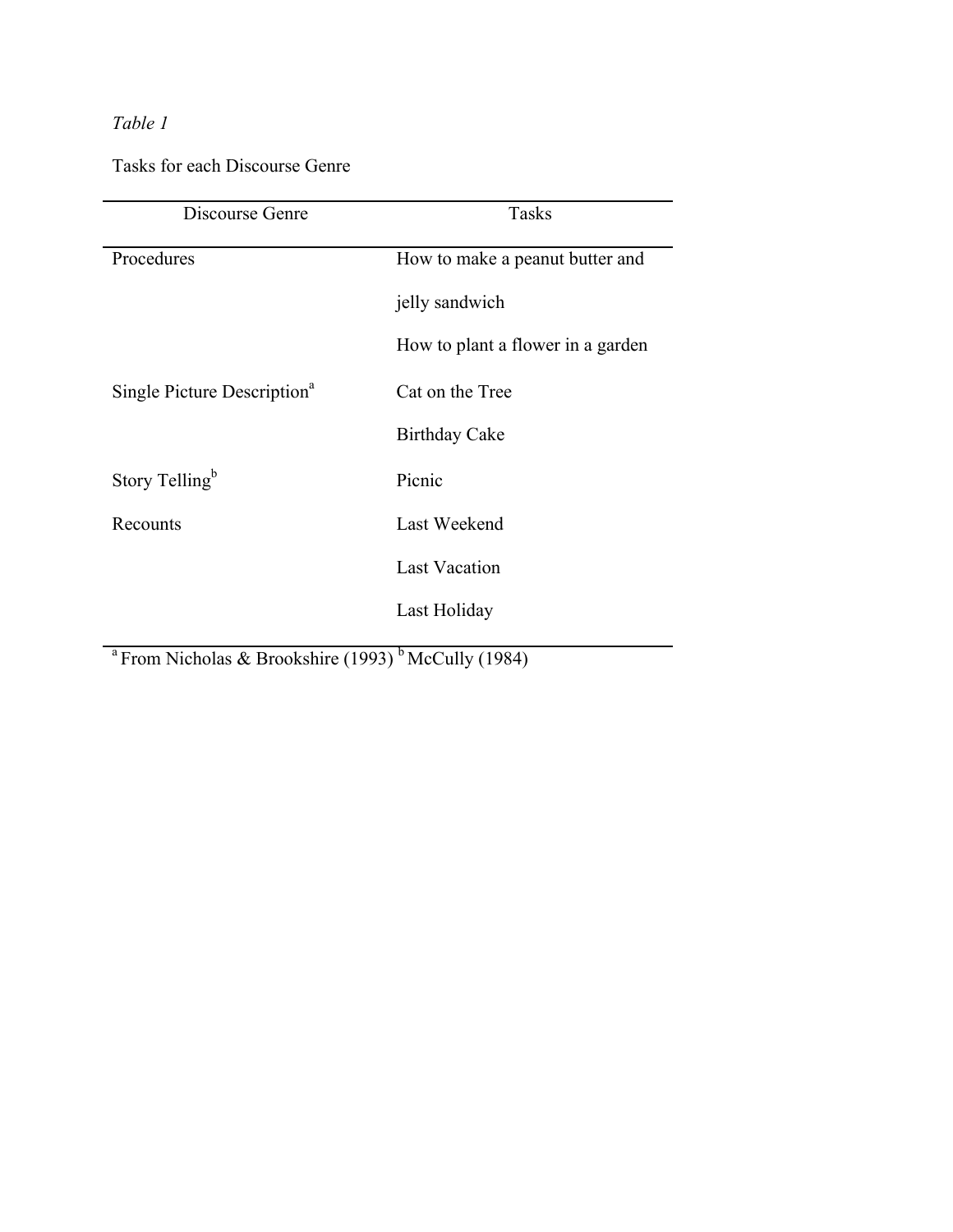

*Figure 1.* Average TTR values for increasing number of tokens for two speakers. The slope of the fitted line corresponds to different *D* values. The steeper the slope of the fitted line the lower the *D* value.